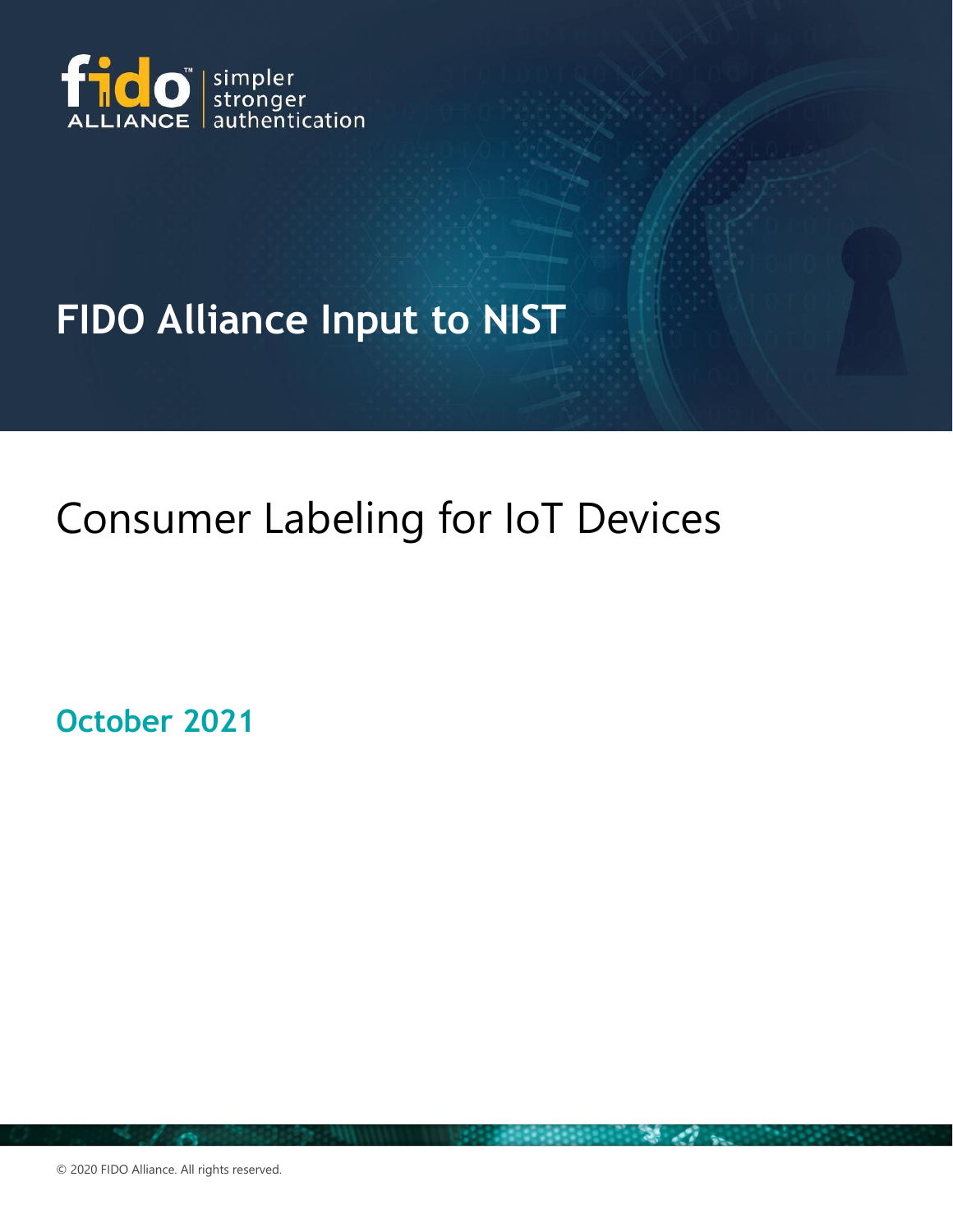

The Fast Identity Online (FIDO) Alliance welcomes the opportunity to provide input to NIST as it considers how to initiate new labelling programs for IoT Consumer Devices, as called for under Executive Order 14028.

The FIDO Alliance is a multi-stakeholder, public-private, industry standards development organization comprised of more than 300 companies and government agencies from around the world dedicated to the creation of standards and certification programs for Multi-Factor Authentication (MFA) and passwordless authentication, as well as remote identity verification and IoT devices.

Our 40+ board members, whose logos are included below, demonstrate the strength of the FIDO Alliance's leadership, as well as the diversity of its membership. Our members include leading firms in banking, payments, and fintech, as well as those in security, health care, and information technology.



The launch of the FIDO Alliance in 2012 – and the subsequent creation and mass adoption of FIDO authentication standards over the eight years that have followed – has helped to transform the authentication market, addressing concerns about the problems with passwords, as well as the increasing phishability of legacy, first-generation MFA tools like One Time Passwords (OTPs) while also enabling significant improvements in the usability of MFA.

As we detail in this document, FIDO's members decided in 2019 to expand its focus beyond passwordless authentication of people to also focus on specifications that enable passwordless authentication of things. FIDO Alliance launched a new IOT Technical Working Group (IoT TWG) charged with developing use cases, target architectures and specifications covering:

- IoT device attestation/authentication profiles to enable interoperability between service providers and IoT devices
- Automated onboarding, and binding of applications and/or users to IoT devices
- IoT device authentication and provisioning via smart routers and IoT hubs

Earlier this year, FIDO Alliance released its first specification, *FIDO Device Onboard (FDO) 1* for automatic onboarding of IoT devices. FDO is an important new specification developed with significant input from leading chipmakers and cloud providers, with a simple goal: Secure, passwordless onboarding of any device to any cloud.

<sup>&</sup>lt;sup>1</sup> More details available at <https://fidoalliance.org/specifications/download-iot-specifications/> and [https://media.fidoalliance.org/wp](https://media.fidoalliance.org/wp-content/uploads/2021/04/Introduction-to-FIDO-Device-Onboard-1.pdf)[content/uploads/2021/04/Introduction-to-FIDO-Device-Onboard-1.pdf](https://media.fidoalliance.org/wp-content/uploads/2021/04/Introduction-to-FIDO-Device-Onboard-1.pdf)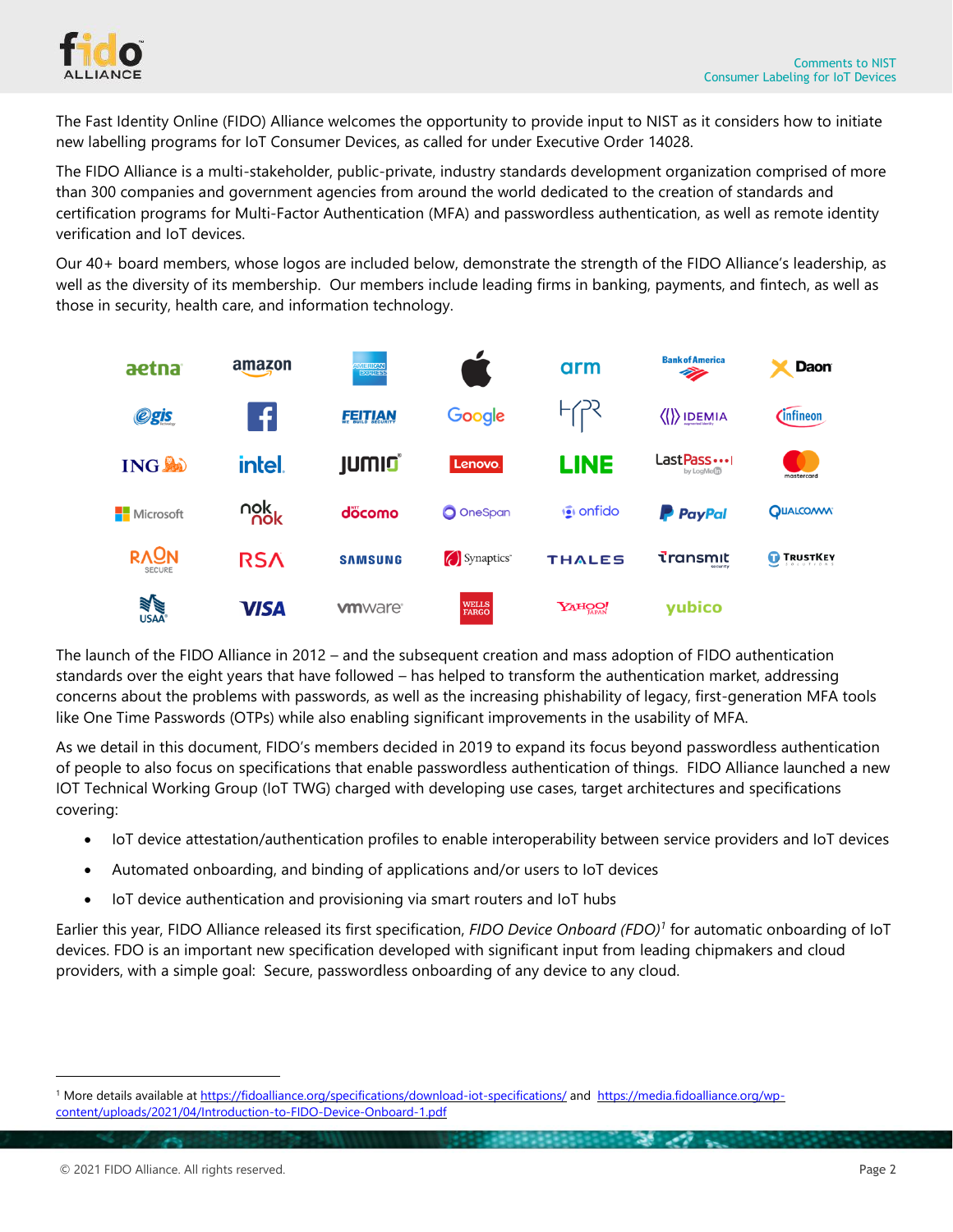

In the next few months, FIDO Alliance will launch a formal certification program to test both the functionality and security of IoT products that claim to implement the FDO standard. While FDO is primarily focused on enterprise and industrial use cases, some of our members have started to share with us plans to also use FDO in consumer devices – as well as their desire to advertise that these devices are FDO-certified as they go to market.

As the FDO certification program prepares to launch, we have four key points to share with NIST:

- 1. The FDO certification program will be an important labelling program that can support labeling for consumer IoT devices.
- 2. FIDO Alliance's existing certification programs around authenticators will also be important to consumer IoT labelling efforts, given the important role FIDO authentication will play in enabling consumers to authenticate from other entities in the IoT System (that extend beyond the device, such as smartphones, tablets, PCs), to the systems that control IoT devices in their homes. Indeed, authentication is a key supporting security capability NIST has identified since the inception of NISTIR 8259A (e.g., under the Logical Access to Interface).
- 3. We understand NIST is seeking comments on what would be an appropriate scope of the concept of 'consumer' in the context of the pilot program. We propose NIST considers the concept of 'consumer' as contemplated by the Consumer Product Safety Commission ("CPSC") (15 U.S.C. §2052(a)(5)(i),(ii)) and focus on household sectors at this stage.
- 4. As it relates to the concept of IoT 'product', we propose NIST maintains the concept of 'IoT Device' in a manner consistent with Federal Law and NISTIR 8259, 8228 $^2$  as the default scope at this stage for the baseline requirements criteria (this would also promote consistency with international standards and NISTIR 8259 A and B), while allowing discretion to the IoT Device manufacturer to indicate (in a label or otherwise) an appropriate baseline capability is supported by a different *entity* in the IoT System that extends beyond the device (such as in the case of FDO provided-authentication).<sup>3</sup>

We provide details on the first two of these points below:

### **1. The FDO certification program will be an important labelling program for consumer IoT devices.**

At its core, FDO enables a "Zero-Touch" onboarding service. To more securely and automatically onboard and provision a device on edge hardware, the device only needs to be drop shipped to the point of installation, connected to the network, and powered up. FDO does the rest. This zero-touch model simplifies the installer's role, reduces costs and eliminates poor security practices, such as shipping default passwords.

In consumer devices, we are already hearing from FIDO members who intend to use FDO to onboard consumer devices such as thermostats and cameras in the home.

"FDO Certified" products will have to pass both a functional certification as well as an IoT security evaluation.

**Contract Contract Contract Contract** 

<sup>&</sup>lt;sup>2</sup> In this context NIST should in particular clarify that an IoT Device is a finished product, and is distinguished from conventional IT devices, such as laptops.

<sup>&</sup>lt;sup>3</sup> Compare to ISO/IEC 27400 (DIS), ISO/IEC 27402 (in draft).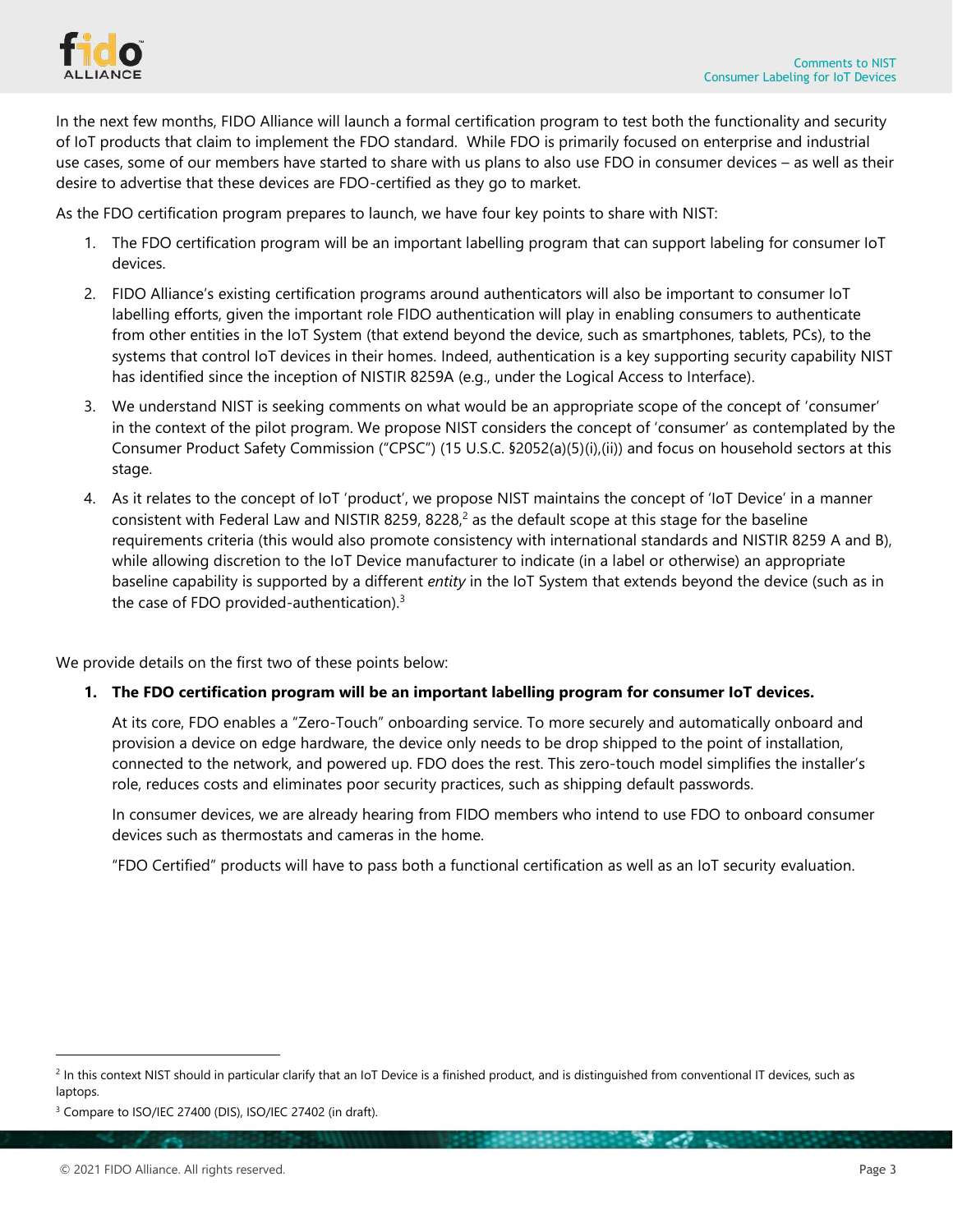



The FDO certification program will look at the following elements (holistically):

- Hardware, typically including microcontrollers, microprocessors, mother board, ICs, physical ports.
- Software including (or not) an embedded OS, its firmware, programs, various applications and most importantly, a FDO application/protocol.
- Sensors which detect and/or measure events in its operational environment and send the information to other components
- Actuators which are output units that execute decisions based on previously processed information
- Security and Privacy evaluation based on defined threat models and security profiles
- **2. FIDO Alliance's existing certification programs around authenticators will also be important to consumer IoT labelling efforts, given the important role FIDO authentication will play in enabling consumers to authenticate from other entities in the IoT System such as smartphones, tablets, and PCs, to the systems that control consumer IoT devices in their homes.**

Today the FIDO UAF and FIDO2 authentication standards are being used across cloud, banking, payments, fintech, health care, government, enterprises, and e-commerce to deliver authentication that is both more secure and also easier to use. Increasingly, these standards are being used to control the authentication of people to systems controlling IOT devices. <sup>4</sup>

FIDO authentication has been embraced by government and industry as the preferred way to deliver high assurance MFA to consumers – most recently in the Office of Management and Budget's Zero Trust Strategy that calls for use of phishing-resistant MFA and calls out the FIDO2 Web Authentication (WebAuthn) standard.<sup>5</sup>

As we detail below, FIDO provides an ideal way to securely manage logical access of human users to systems used to manage IOT devices.

- UAF and FIDO2 can enable secure authentication of people to systems controlling IOT devices.
- UAF enables secure authentication via an on-device biometric or PIN match, combined with an asymmetric public-private key pair; FIDO2 enables secure authentication via the same approach, or alternatively, via a stand-alone Security Key that connects to a computing device via USB or NFC.

<sup>4</sup> Note that FID02 is backward compatible with the legacy U2F standard, and U2F is also used in some of these use cases.

<sup>5</sup> <https://zerotrust.cyber.gov/federal-zero-trust-strategy/>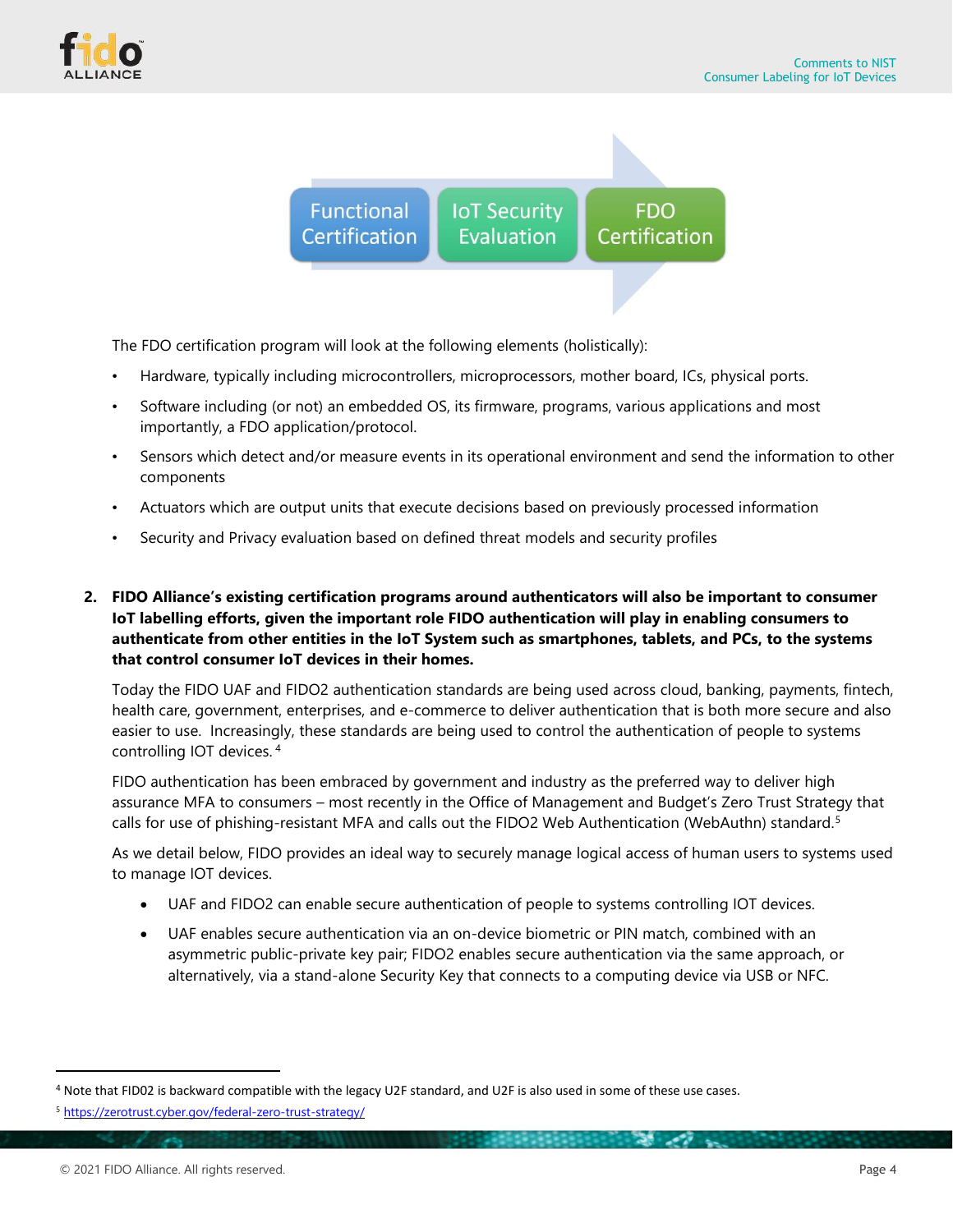

FIDO Alliance's work to standardize the use of on-device biometric matching coupled with authentication certificates using public key cryptography has transformed the identity and authentication market, creating a standards-based alternative to legacy authentication tools such as central-match biometric systems, one-time passwords (OTPs) and traditional PKI.

The increasing ubiquity of FIDO support in commercially available smartphones and other computing devices has created new options for consumer authentication that improve security, privacy and usability. FIDO is a global standard supported by every major platform.

- More than 850 authentication products have been FIDO® Certified demonstrating a mature, competitive, interoperable B2B ecosystem of authentication and identity solutions.
- Core device platforms have also become FIDO Certified, leading to smartphones and laptops where FIDO Authentication is built in natively into browsers and platforms – meaning that neither implementers nor their customers need to buy a separate technology to enable MFA.

For example, Microsoft has embedded FIDO at the OS level in Windows 10, where it provides the basis for the Windows Hello passwordless login solution.<sup>6</sup>

Apple has embedded support for FIDO into iOS and MacOS.<sup>7</sup>

And, Google has embedded support for FIDO in at both the OS level (Android) and the browser (Chrome) – all devices running Android 7 and above (more than 1 billion in total across the globe) are now FIDO Certified to serve as authenticators.<sup>8</sup>

All told, we estimate that well over 4 billion devices on market today have built-in support for FIDO Authentication.

### **FIDO Authenticator Certification Programs**

The widespread adoption of FIDO Authentication has been fueled in large part by its robust certification programs that test and confirm that FIDO solutions adhere to FIDO standards.

Note that the FIDO certification program is the largest and most recognized certification program for authentication products in the world. It has been developed over several years by both industry and government (in the U.S., NIST, DoD, NSA, Treasury and GSA are all FIDO Alliance members), ensuring that the certification requirements meet the needs of both the private and public sectors.

In Australia, the Australian Signals Directorate (ASD) Australian Cyber Security Centre (ACSC) published guidance on *Implementing Multi-Factor Authentication*<sup>9</sup> that recommended *"For maximum security and effectiveness…use (FIDO) U2F security keys that have been certified to the latest U2F specification version."* The guidance then referenced the FIDO Alliance's website that lists all FIDO Certified products.<sup>10</sup>

<sup>&</sup>lt;sup>6</sup> More details on the Microsoft announcement are at [https://www.microsoft.com/en-us/microsoft-365/blog/2018/11/20/sign-in-to-your-microsoft](https://www.microsoft.com/en-us/microsoft-365/blog/2018/11/20/sign-in-to-your-microsoft-account-without-a-password-using-windows-hello-or-a-security-key/)[account-without-a-password-using-windows-hello-or-a-security-key/](https://www.microsoft.com/en-us/microsoft-365/blog/2018/11/20/sign-in-to-your-microsoft-account-without-a-password-using-windows-hello-or-a-security-key/) 

<sup>&</sup>lt;sup>7</sup> More details on Apple support are at https://fidoalliance.org/expanded-support-for-fido-authentication-in-ios-and-macos/

<sup>&</sup>lt;sup>8</sup> More details on the Google announcement are at <https://threatpost.com/google-ditches-passwords-in-latest-android-devices/142164/>

<sup>&</sup>lt;sup>9</sup> See Implementing Multi-Factor [Authentication](https://acsc.gov.au/publications/protect/multi_factor_authentication.htm) at [https://acsc.gov.au/publications/protect/multi\\_factor\\_authentication.htm](https://acsc.gov.au/publications/protect/multi_factor_authentication.htm)

<sup>&</sup>lt;sup>10</sup> See <https://fidoalliance.org/certification/fido-certified-products/>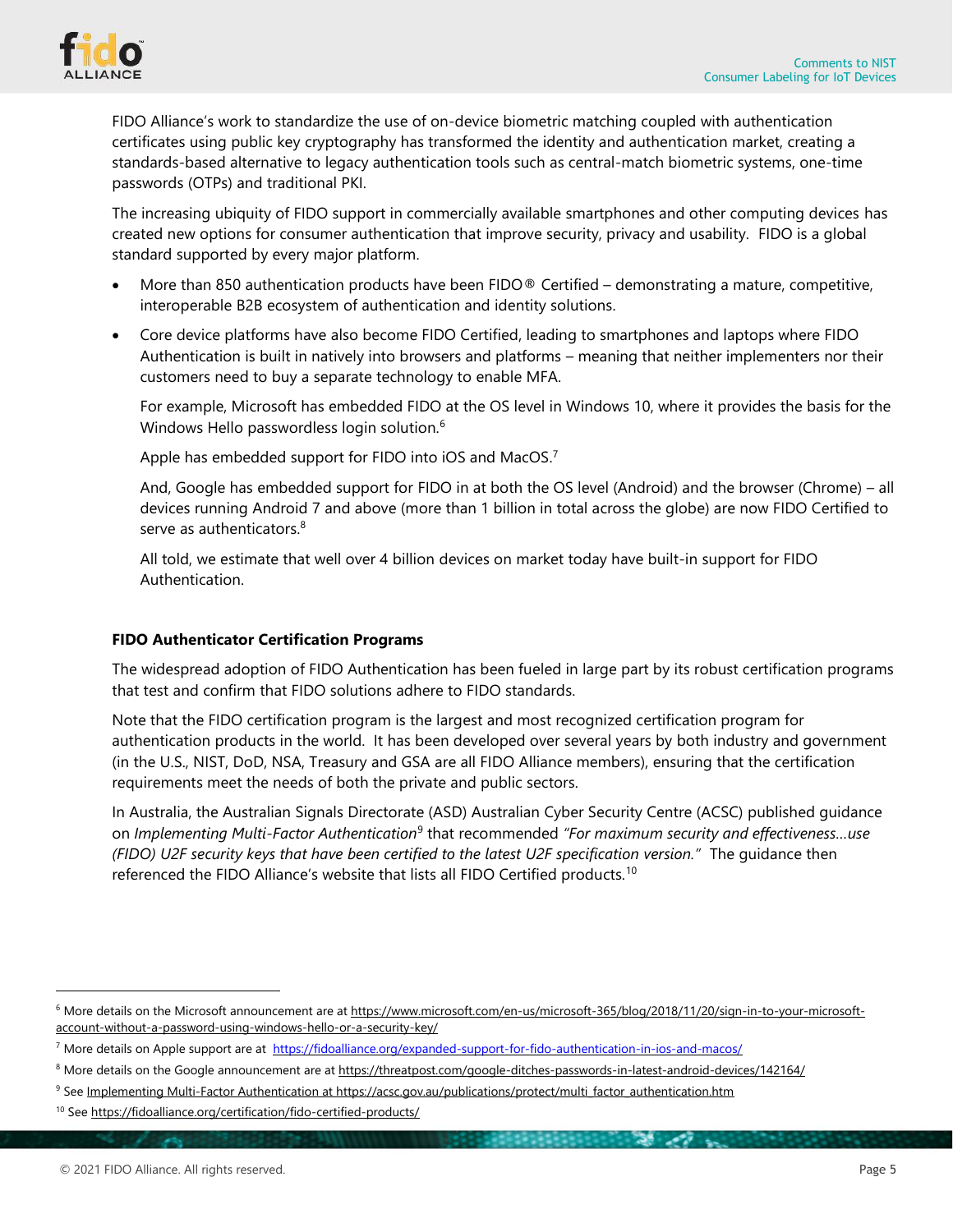

ACSC's reference to the FIDO certification program has been helping implementers in Australia by 1) steering them to higher assurance MFA (rather than SMS or OTP) and 2) steering them to a certification program that has certified more than 850 authentication products, demonstrating a mature, competitive, interoperable authentication ecosystem. NIST recognition of the FIDO certification program as one such industry program would have a similar positive effect.

FIDO has also launched a new "Login with FIDO" labelling campaign, with new consumer-facing logos that are designed to allow service providers to easily communicate to consumers about the availability of FIDO login. The two labels are shown below.<sup>11</sup>



In recent years, FIDO Alliance has moved beyond conformance testing to launch new certification programs testing the security of FIDO authenticators, as well as biometric components.

### **Security Certification Program**

FIDO's Certified Authenticator Level program introduces Authenticator Security Requirements to the FIDO Certification Program, looking at how authenticators protect cryptographic key material. This program was launched, in part, to satisfy requests from high assurance communities including government for additional security certifications in FIDO Authenticators.

As detailed below, FIDO has established six different levels of security requirements.<sup>12</sup>

| <b>SAMPLE DEVICE HARDWARE &amp;</b><br><b>SOFTWARE REQUIREMENTS</b>                                                                                                             |       | <b>DEFENDS AGAINST</b>                                                              |
|---------------------------------------------------------------------------------------------------------------------------------------------------------------------------------|-------|-------------------------------------------------------------------------------------|
| Protection against chip fault<br>injection and invasive attacks                                                                                                                 | $L3+$ | Chip level attacks on<br>captured devices                                           |
| Circuit board potting, package on<br>package memory, encrypted RAM                                                                                                              | L3    | Circuit board attacks on<br>captured devices                                        |
| Device must support allowed<br><b>Restricted Operating Environment</b><br>(ROE) (e.g., TEE, Secure Element),<br>or intrinsically be an ROE<br>(e.g., a USB token or Smart Card) | $L2+$ | Device OS compromise                                                                |
|                                                                                                                                                                                 | L2    |                                                                                     |
| Any device HW or SW                                                                                                                                                             | $L1+$ | White Box Cryptography to defend<br>against OS compromise                           |
|                                                                                                                                                                                 | L1    | Phishing, server credential<br>breaches and MiTM attacks<br>(better than passwords) |

<sup>11</sup> For additional information, see <https://loginwithfido.com/>

<sup>&</sup>lt;sup>12</sup> See <https://fidoalliance.org/certification/authenticator-certification-levels/> for more details.